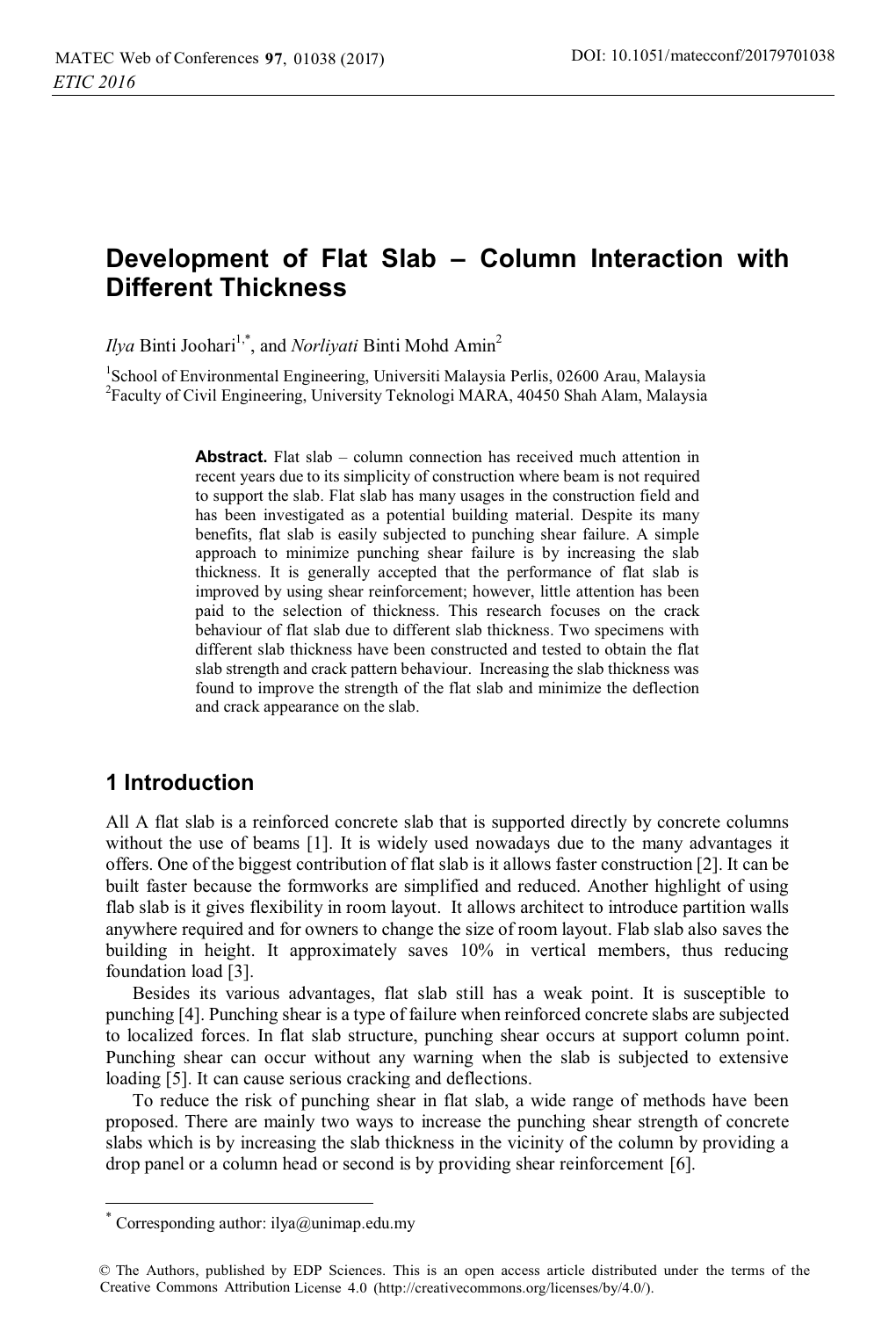Conventionally, shear reinforcement can be in the form of stirrups or bent-up bars. However, these types of shear reinforcement have proven not to be very effective, especially in thin slabs (150-250 mm in overall thickness). Another down grade of this method is it is time consuming for construction. Recently, using steel fibers to strengthen the slab have been introduced [7]. Since it is quite new, it is rarely used in Malaysia. Thus, another practical and easy method is by increasing the slab thickness to increase its strength.

This research, based on experimental program done by other researchers on various methods, discusses the maximum shear strength of flab slab – column connection and the crack behavior for slab with different thickness. It also presents and compares the results for these two slabs.

### **2 Experimental work**

This research is conducted to test the strength of flat slab-column connection when subjected to punching shear. A total of two flat slabs – column connection were fabricated for this research. The size of flat slab tested was 1m x 1m with thickness 100 mm for Sample 1. The column connected to the slab is of size  $0.2 \text{ m} \times 0.2 \text{ m}$  with height 0.15 m. The column is constructed just on top of the flat slab and exactly in the middle. The concrete grade used is C25. Steel bar of 7Y10 is used as the bottom reinforcement for both X and Y directions. The cover designed is 10 mm. Meanwhile, Sample 2 is fabricated with the exact same dimensions and material properties but only with different slab thickness which is 120 mm. No shear reinforcement is added to both samples. The laboratory test was focused on obtaining the maximum load value for both specimens and observing the very first crack pattern to the very last crack pattern.

The material used for this concrete is ordinary Portland cement (OPC), sand, aggregate and tap water. The ratio of concrete mix is 1:1: 2 which are for cement, sand and aggregate respectively. The size of sand is 2 mm and the size of aggregate is 16 mm. Both samples were concreted using the same concrete batch to ensure identical properties. The same concrete mix is also poured into a 150 mm x 150 mm x 150 mm cube mould to be tested for compressive strength of concrete. The design concrete strength is grade 25. Table 1 shows the material properties for both samples.

| Properties            |                        |  |
|-----------------------|------------------------|--|
| Type of cement        | Portland               |  |
| Size of sand          | $2 \text{ mm}$         |  |
| Size of aggregates    | $16 \text{ mm}$        |  |
| Ratio of concrete mix | 1:1:2                  |  |
| Water – cement ratio  | 0.5                    |  |
| Grade concrete        | $25$ N/mm <sup>2</sup> |  |

**Table 1.** Material Properties

The samples are loaded onto a support, ensuring the effective length of span to be 0.8 m by 0.8 m. Four concrete strain gauges are installed on the surface of the samples. The function of the strain gauges is to measure the amount of stresses generated. Two linear variable differential transformers (LVDT) are used to measure the deflections of the slab. The two LVDT's are placed at the bottom side and on one side of the slab respectively to measure vertical and horizontal displacement. Load increment of 2.5mm/min. is subjected on top of the column acting as vertical load. The samples are loaded continuously until failure.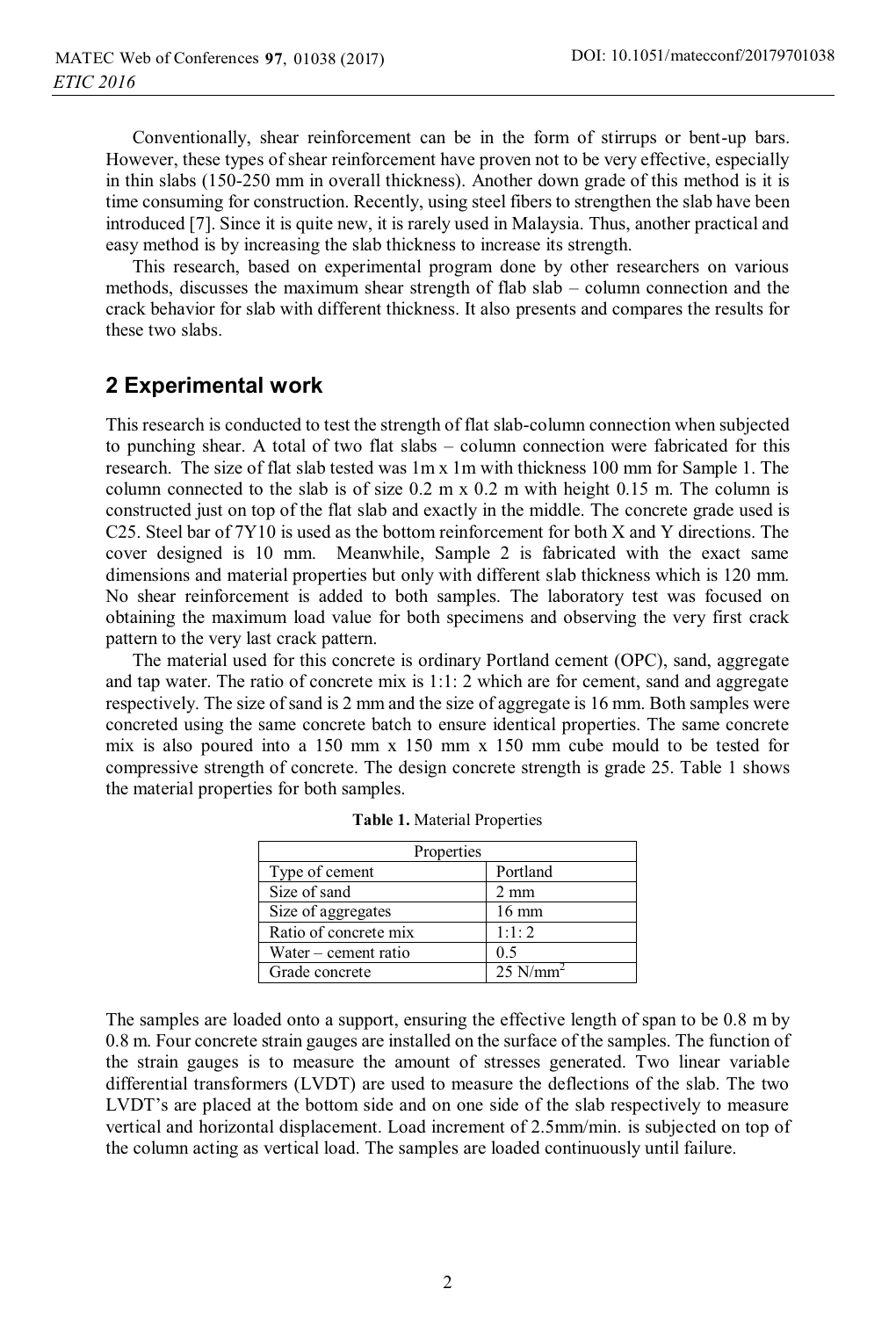## **3 Experimental result**

Prior work has been documented that increasing the slab thickness with shear reinforcement improves the strength of flat slab column connection in terms of punching shear capacity. Bompa and One [1], for example, reported that the flat slab column connection with shear reinforcement improves the punching shear capacity. However, these studies have been focusing on the usage of shear reinforcement on large scale samples. In this study, the main focus is on the slab thickness of a smaller scale sample without the usage of shear reinforcement.

It is found that after testing, increasing the slab thickness even without shear reinforcement improves the strength, reduces the deflection and crack pattern on the flat slab surface. Sample 1 and Sample 2 were compared in terms of their maximum loading, deflection and crack pattern behaviour.

#### **3.1 Load – Displacement Graph**

Fig.1 shows the load – displacement graph which is obtained from the samples tested. The results of the load at first crack and ultimate failure load are tabulated in Table 2 and 3 respectively.



**Fig. 1.** Load vs. vertical displacement for Sample 1 and Sample 2

| <b>Table 2.</b> Load at first crack |  |  |
|-------------------------------------|--|--|
|                                     |  |  |

| Name of Sample | Thickness of slab [mm] | Load at first crack [kN] |
|----------------|------------------------|--------------------------|
| Sample 1       | 100                    |                          |
| Sample 2       | 120                    |                          |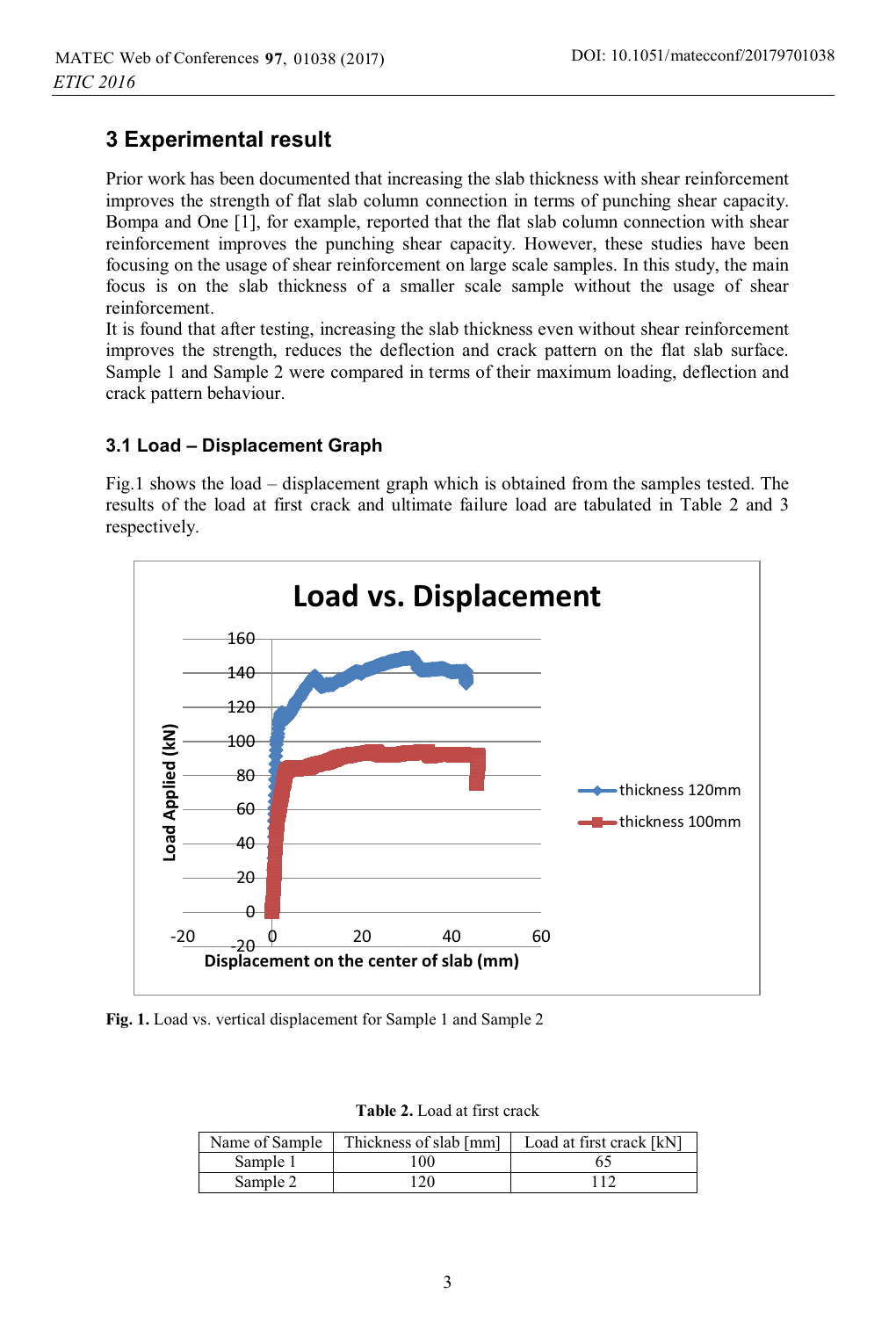| Name of sample |     | Thickness of slab [mm]   Ultimate failure load [kN] |
|----------------|-----|-----------------------------------------------------|
| Sample 1       | 100 | 93.92                                               |
| Sample 2       | 120 | 148.81                                              |

**Table 3.** Ultimate failure load

The load applied on the structure causes the slab to deflect by hogging where the top part of the structure element is in compression and the bottom part is in tension. The tension failures in the structural element lead to the crack formation in the slabs.

It can be observed that Sample 2 has a higher load value at first crack compared to Sample 1 by 72.3%. The first crack for Sample 2 occurs at a load of 112 kN and at a displacement of 2.63 mm. 65 kN was the load value for Sample 1 at its first crack at a displacement of 1.96 mm. This shows that Sample 2 has a higher punching shear capacity for load at first crack. From the above discussion it is clear that an increase in slab thickness will result in a higher first crack load value.

From Table 3 it is observed that Sample 2 possess higher ultimate failure load compare to Sample 1. Sample 2 with thickness 120 mm show 148.81 kN to cause ultimate failure, which is a higher load in comparison with Sample 1. Sample 1 with slab thickness 100 mm shows lesser value which is 93.92 kN. This confirms that Sample 2 is superior to Sample 1 for load at ultimate failure. Sample 2 shows an increase of punching shear capacity compare to Sample 1. The increase is about 58.4% in punching shear strength for ultimate load failure.

#### **3.2 Crack pattern behaviors**

Both samples were tested by being loaded under a centric vertical load right on top of the column. Cracks propagations were recorded to study the effect of punching shear capacity with crack patterns developed. Both samples failed in punching shear. For illustration, photos of the crack patterns on the bottom face of Sample 1 and 2 are shown in Fig.2 respectively.



**Fig. 2.** Crack patterns for Sample 1 (left) and Sample 2 (right).

The crack development in both slabs followed a similar pattern at the early stage of loading. It is observed that the first crack originated at the center and gradually propagate radially towards the sides of the slab. The crack was firstly recorded at the side of slab was right at the center of the side at about 65 kN for Sample 1 and 112 kN for Sample 2. As the load applied was increased, the cracks became wider and more visible at the sides and bottom face of both samples. At the same time new cracks are formed. Besides longitudinal cracks, a circular crack area beneath the slab can be observed clearly after ultimate load failure.

Both samples failed in a brittle manner because no shear reinforcement was used. However, in terms of overall crack patterns, Sample 1 with slab thickness of 100 mm failed